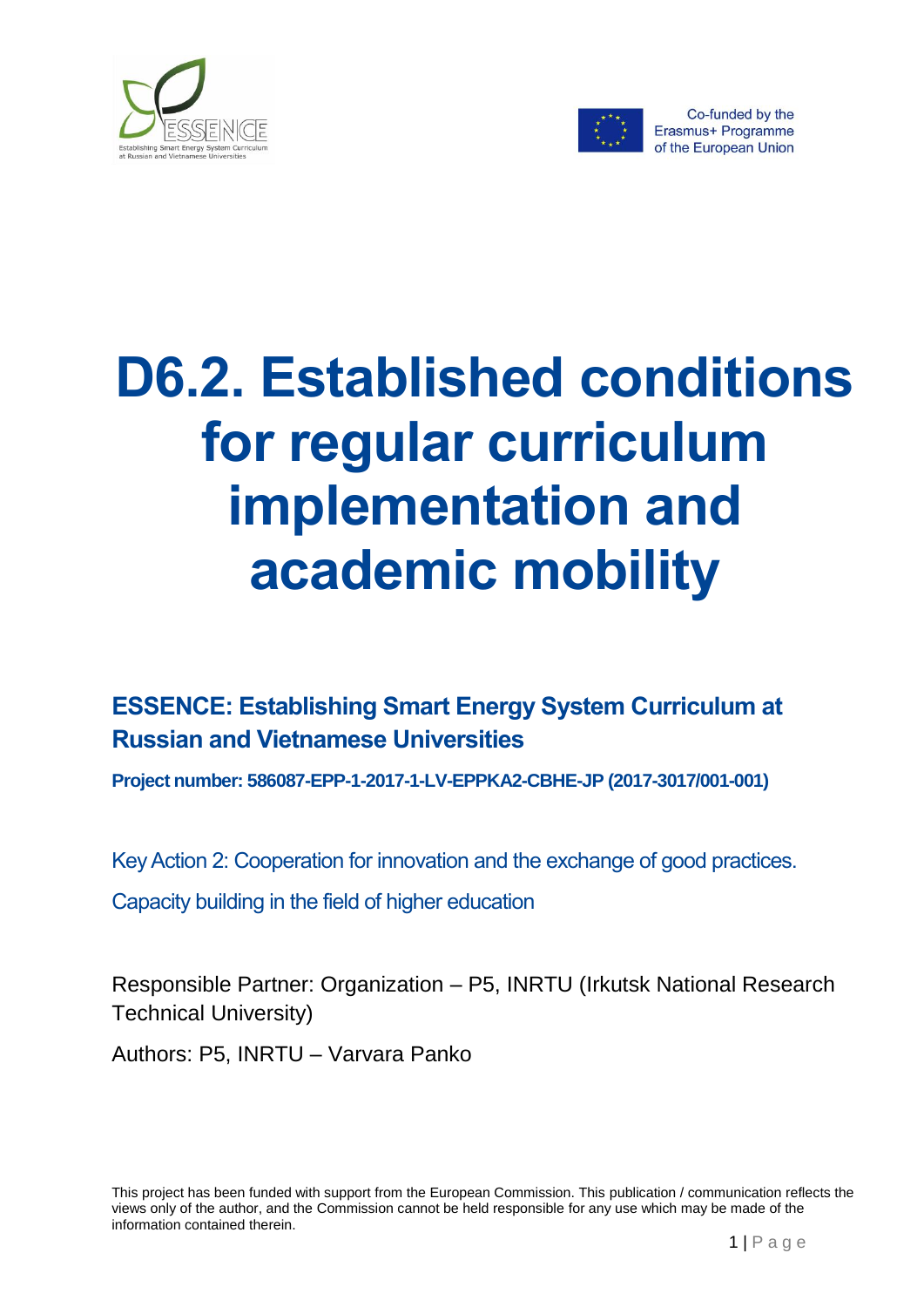# <span id="page-1-0"></span>**Document History**

| <b>Version</b> | <b>Date</b>               | <b>Contributor</b>           | <b>Comments</b>          |
|----------------|---------------------------|------------------------------|--------------------------|
| 1v             | 28.07.2021                | <b>INRTU — Varvara Panko</b> | Report structure         |
| 2v             | 15.08.2021                | <b>INRTU</b> — Varvara Panko | Introduction             |
| 3v             | 01.10.2021                |                              | Main part,<br>conclusion |
| 4v             | 01.10.2021-<br>10.10.2021 | All partners                 |                          |
| 5v             | 14.10.2021                | <b>INRTU</b> — Varvara Panko | Final version            |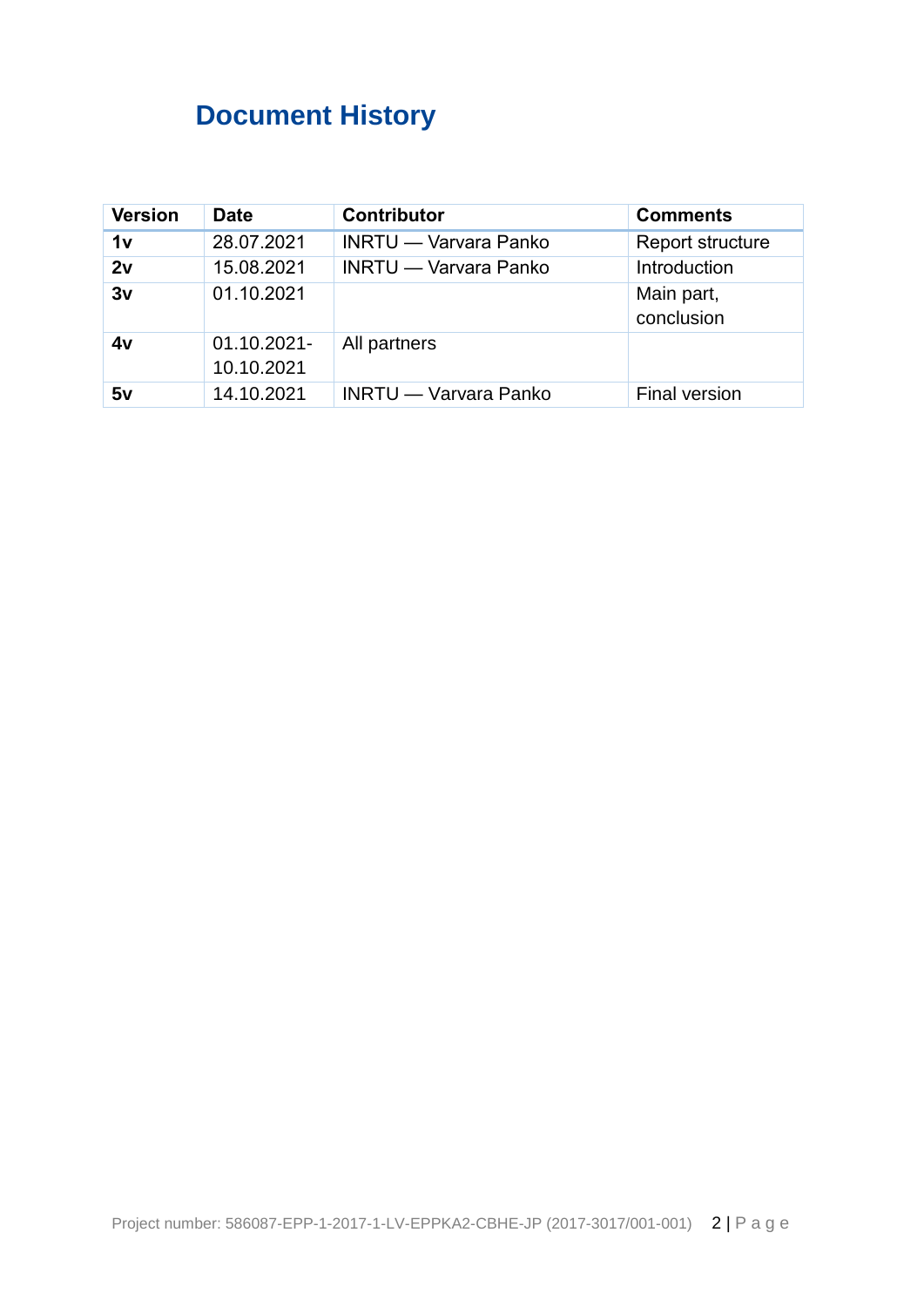### **List of Abbreviations**

<span id="page-2-0"></span>

| <b>Abbreviation</b>                     | <b>Definition</b>                                                                                      |
|-----------------------------------------|--------------------------------------------------------------------------------------------------------|
| <b>CBHE</b>                             | Capacity building in the field of higher education                                                     |
| <b>EACEA/ Agency</b>                    | Education, Audiovisual & Culture Executive Agency                                                      |
| <b>EC</b>                               | <b>European Commission</b>                                                                             |
| P1/RTU                                  | Riga Technical University; PIC 999920718                                                               |
| P <sub>2</sub> / Grenoble<br><b>INP</b> | Institut Polytechnique de Grenoble; PIC 999875225                                                      |
| P3 / TUKE                               | Technical University of Košice; PIC 999839238                                                          |
| P4 / TPU                                | Tomsk Polytechnic University; PIC 997438488                                                            |
| <b>P5 / INRTU</b>                       | Irkutsk National Research Technical University; PIC 941879895                                          |
| P6 / UrFU                               | Ural Federal University named after the first President of Russia<br><b>B.N.Yeltsin; PIC 963580347</b> |
| <b>P7/KSPEU</b>                         | Kazan State Power Engineering University; PIC 916033857                                                |
| P8 / NEFU                               | North-Eastern Federal University; PIC 967900436                                                        |
| <b>P9 / HCMUTE</b>                      | Ho Chi Minh City University of Technology and Education; PIC<br>923816846                              |
| P10/HUMG                                | Hanoi University of Mining and Geology; PIC 922118085                                                  |
| WP                                      | Workpackage                                                                                            |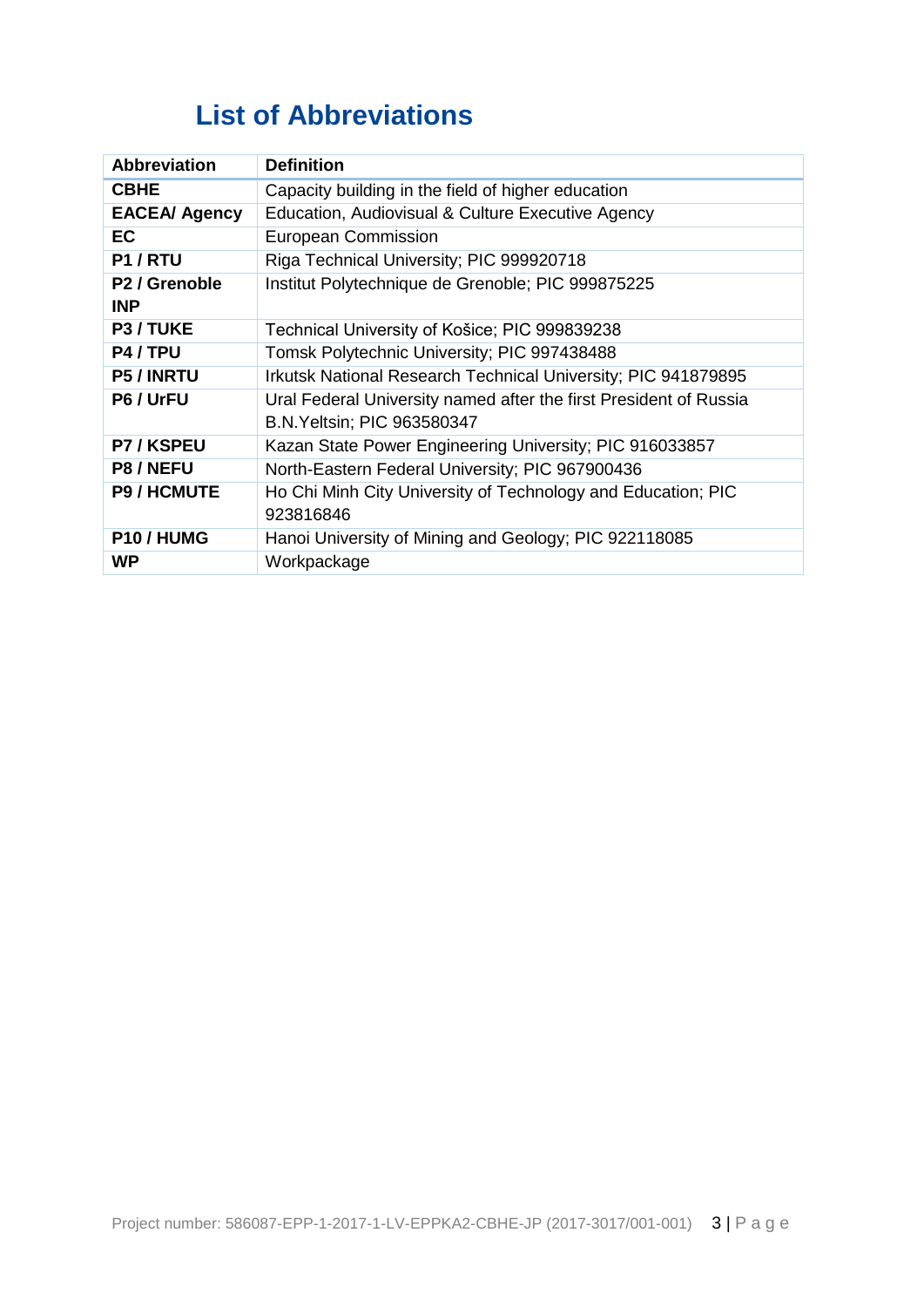# **Table of Contents**

| 1. |  |
|----|--|
|    |  |
|    |  |
|    |  |
|    |  |
|    |  |
|    |  |
|    |  |
|    |  |

#### List of tables

|--|--|

#### List of annexes

| Annex 2 List of selected joint publications of ESSENCE partners (not funded by the project) 15 |  |
|------------------------------------------------------------------------------------------------|--|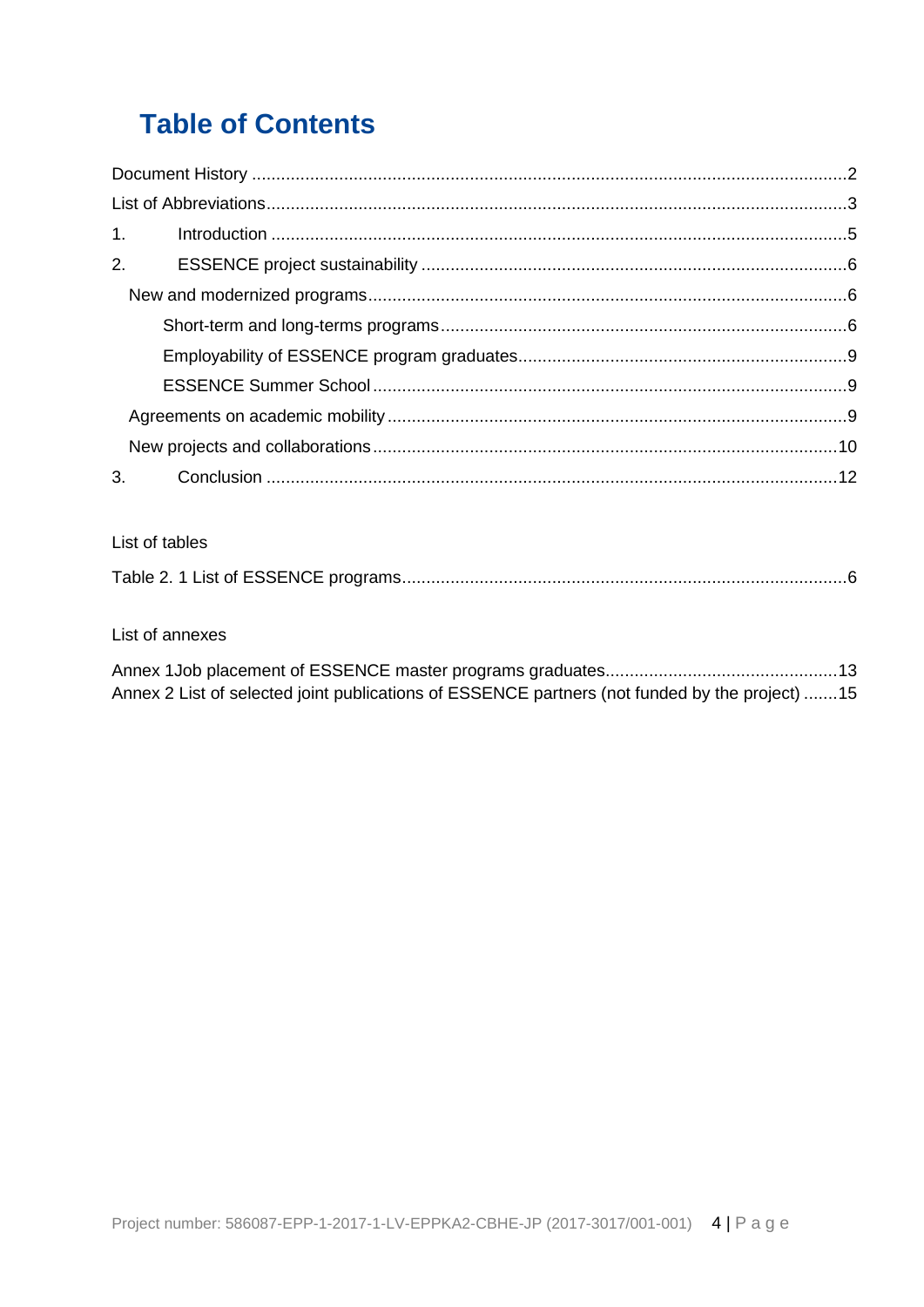## <span id="page-4-0"></span>**1. Introduction**

During the project lifetime, ESSENCE consortium partners have contributed a lot of efforts and resources not only to reach project goals and produce project results, but also to ensure that the results will outlive the project eligibility period and be sustainable.

The project sustainability rests considerably upon the new and modernized ESSENCE educational programs (both non-degree and degree). The latter have become the part of the regular academic offer of partner universities in Russia and Vietnam and enjoy stable and high interest of students and university administration. The partners have furthermore explored and used different sources to ensure the financial independence of the programs.

The courses developed within the framework of the project also contribute to ESSENCE sustainability. Shared via the request form through project web-site, courses enable further dissemination and exploitation of advanced knowledge and approaches as well as support ESSENCE consortium members in finding new partners in the field of smart energy systems.

Human resources involved into the project implementation is another asset to ensure the project sustainability. ESSENCE team members advanced their competences and skills in such fields as curriculum development, QA, project management, teaching techniques and surely use and distribute them during the project lifetime and after.

Attractive project website and developed promo materials also support further dissemination and exploitation of project results.

To support the cooperative ties established/strengthened during the project realization, agreements have been signed between consortium members. The legal framework is used to implement new initiatives.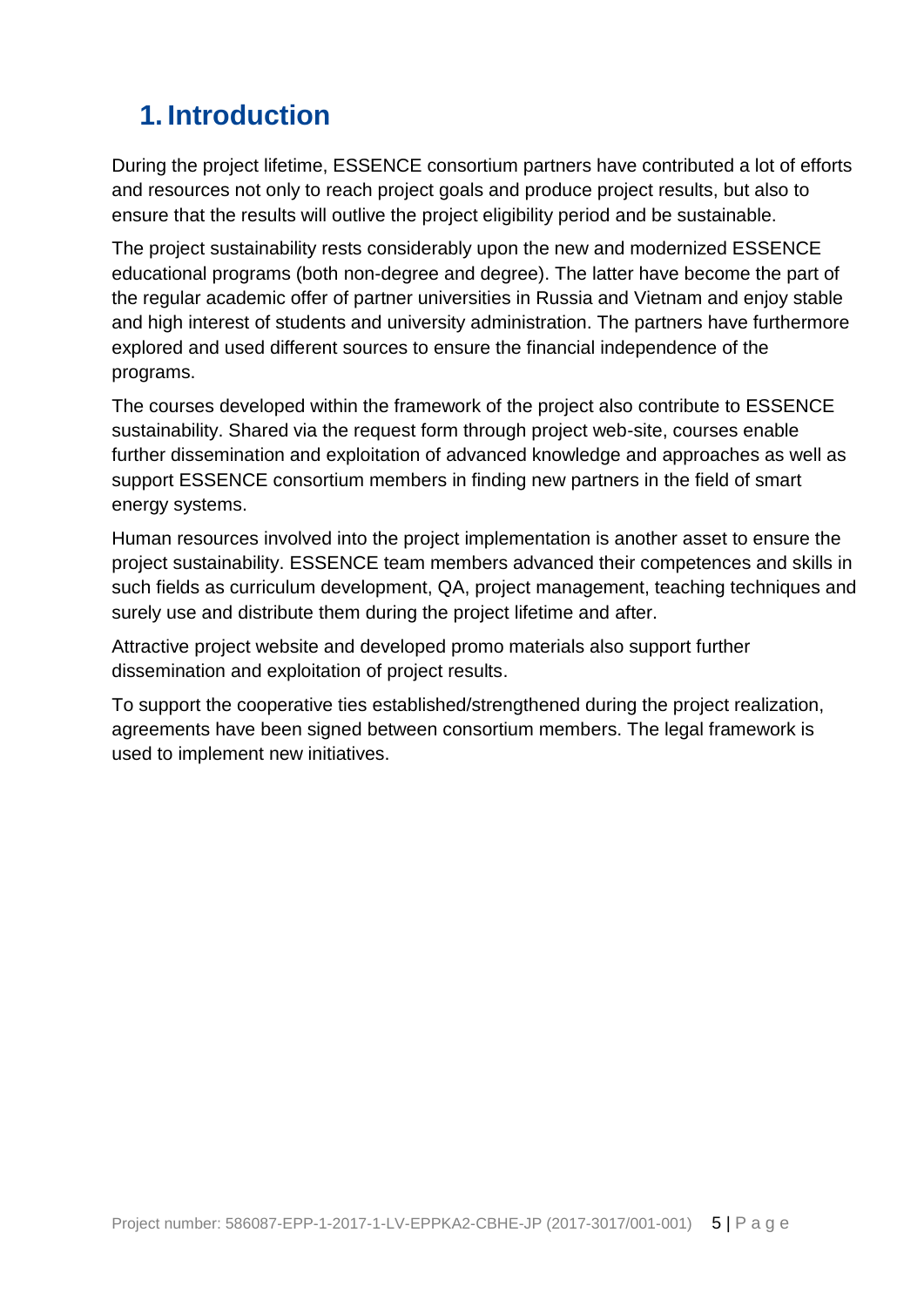# <span id="page-5-0"></span>**2. ESSENCE project sustainability**

### <span id="page-5-1"></span>**New and modernized programs**

#### <span id="page-5-2"></span>*Short-term and long-terms programs*

The core curriculum as well as selected courses developed within the project have become the basis for a number of programs developed and launched by universities in partner countries. The number and diversity of ESSENCE programs considerably exceeds the planned numbers. On the whole, partners modernized/ launched/ prepared for launching 23 programs as follows ([Table 2. 1](#page-5-3)):

- 7 existing master degree programs have been modernized;
- 2 new master degree programs have been opened;
- 6 master degree programs have been developed using ESSENCE outcomes and outputs and to be launched in September 2022 (marked with \* in the table);
- 8 non-degree programs have been developed with ESSENCE contribution and have been implemented during the project lifetime: 3 programs of professional training/retraining, 2 internships, 1 academic exchange program, 2 MOOCs (marked with \*\* in the table).

| <b>Partner</b> | Program name                                                     | Program type<br><b>Duration, ECTS</b>      | Language<br>οf<br>instruction | # of students<br>during<br>project life | # of students<br>planned (on<br>yearly basis) |
|----------------|------------------------------------------------------------------|--------------------------------------------|-------------------------------|-----------------------------------------|-----------------------------------------------|
| P4/TPU         | Power systems operation and<br>control                           | Master degree program<br>2 years, 120 ECTS | Russian                       | 40                                      | 12                                            |
| P4/TPU         | Information technologies for power<br>systems                    | Master degree program<br>2 years, 120 ECTS | Russian                       | 40                                      | 12                                            |
| P4/TPU         | Smart energy systems**                                           | Exchange semester<br>6 months, 30 ECTS     | English                       | 11                                      | 8                                             |
| P5/INRTU       | Digital power engineering                                        | Master degree program<br>2 years, 120 ECTS | Russian                       | 46                                      | 15                                            |
| P5/INRTU       | Digital power engineering*                                       | Master degree program<br>2 years, 120 ECTS | English                       | n/a                                     | <b>From 2022</b><br>10                        |
| P6/UrFU        | Artificial intelligence for power<br>industry applications*      | Master degree program<br>2 years, 120 ECTS | Russian                       | n/a                                     | From 2022<br>10                               |
| P6/UrFU        | Artificial intelligence for power<br>industry applications*      | Master degree program<br>2 years, 120 ECTS | English                       | n/a                                     | From 2022<br>12                               |
| P6/UrFU        | Design and operation of power<br>systems                         | Master degree program<br>2 years, 120 ECTS | Russian                       | 14                                      | 10                                            |
| P6/UrFU        | Power systems, grids, operation<br>modes, stability, reliability | Master degree program<br>2 years, 120 ECTS | Russian                       | 21                                      | 20                                            |
| P6/UrFU        | Power systems digital control                                    | Master degree program<br>2 years, 120 ECTS | Russian                       | 14                                      | 10                                            |
| P6/UrFU        | Energy for smart cities*                                         | Master degree program<br>2 years, 120 ECTS | Russian                       | n/a                                     | From 2022<br>10                               |
| P6/UrFU        | Energy for smart cities*                                         | Master degree program<br>2 years, 120 ECTS | English                       | n/a                                     | From 2022<br>12                               |
| P6/UrFU        | Machine learning application in<br>the power industry**          | Professional training<br>program, 3 ECTS   | Russian                       | 78                                      | 70                                            |
| P6/UrFU        | Machine learning in the power<br>industry**                      | <b>MOOC</b><br>3 ECTS                      | Russian                       | 50                                      | 50                                            |

#### <span id="page-5-3"></span>*Table 2. 1 List of ESSENCE programs*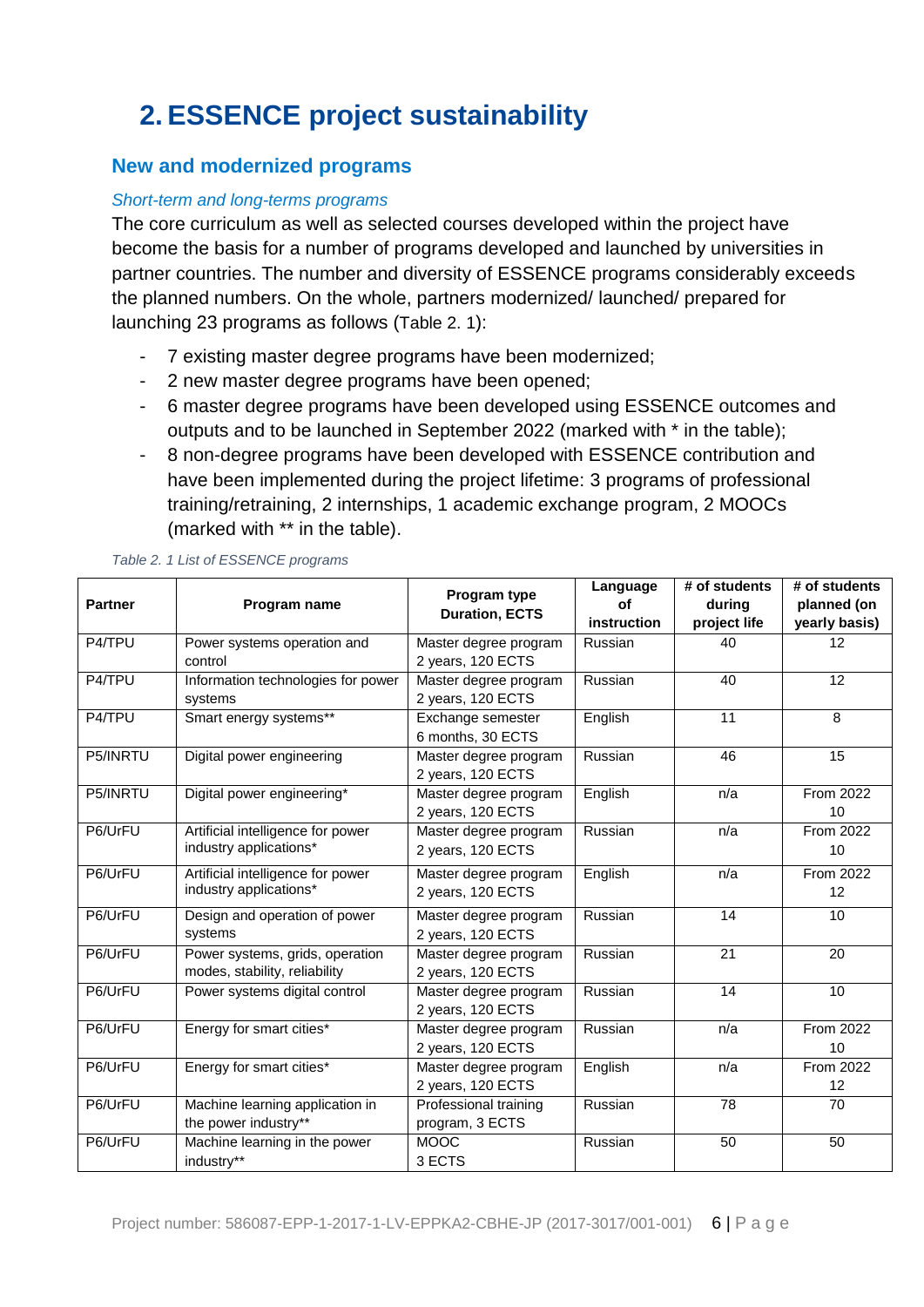| P6/UrFU   | Machine learning in the power    | <b>MOOC</b>             | English    | n/a | 50        |
|-----------|----------------------------------|-------------------------|------------|-----|-----------|
|           | industry**                       | 3 ECTS                  |            |     |           |
| P6/UrFU   | Machine learning in the power    | Internship              | English    | 15  | 10        |
|           | industry**                       | 3 months, 8 ECTS        |            |     |           |
| P6/UrFU   | Robotics in the power industry** | Internship              | English    | 10  | 10        |
|           |                                  | 3 months, 8 ECTS        |            |     |           |
| P7/KSPEU  | Smart energy systems             | Master degree program   | Russian    | 21  | 15        |
|           |                                  | 2 years, 120 ECTS       |            |     |           |
| P7/KSPEU  | Power engineering and electrical | Professional retraining | Russian    | 115 | 30        |
|           | technology**                     | program                 |            |     |           |
|           |                                  | 12 months, 14 ECTS      |            |     |           |
| P7/KSPEU  | Power engineering and electrical | Professional retraining | Russian    | 34  | 20        |
|           | technology**                     | program                 |            |     |           |
|           |                                  | 24 months, 27 ECTS      |            |     |           |
| P8/NEFU   | Smart power engineering*         | Master degree program   | Russian    | n/a | From 2022 |
|           |                                  | 2 years, 120 ECTS       |            |     | 8         |
| P9/HCMUTE | <b>Electrical Engineering</b>    | Master degree program   | Vietnamese | 26  | 20        |
|           |                                  | 18-24 months, 90 ECTS   |            |     |           |
| P10/HUMG  | Electrical engineering           | Master degree program   | Vietnamese | 37  | 10        |
|           |                                  | 18-24 months, 90 ECTS   |            |     |           |

During the project lifetime, 572 students took part in programs implementation; after project lifetime, intake of 434 students is planned annually. Along with planned project beneficiaries – students and staff of partner universities, external audience has become the participants of non-degree ESSENCE programs:

- students of Penjaba University (India), Conservatoire National des Arts et Métiers (CNAM, France), National School of Electrical Engineering and Computer Science (ENSEA, France);
- staff from Russian HEIs: Novosibirsk State Technical University, Chuvash State University; Vyatka State University; Orenburg State University; Udmurtia State University; Magnitogorsk State University; Almetiev State Oil University; Surgut State University; Siberian State University of Water Transport; Yugra State University; Mordovia State University; North-Caucuses Federal University; Saint-Petersburg State Economic University; Tambov State Technical University; Irkutsk State University of Railway Engineering; Groznyy State Oil Technical University; Chechen State University; Vologda State University; Samara State Technical University; Mari State University; South-Western State University; Omsk State Technical University; Povolzhie State Technological University; Tyumen Industrial University; Kovrov State Technical Academy; Kabardino-Balkaria State University.
- employers from JSC "Grid company" (headquarters and affiliates).

The following program features gained through ESSENCE project inter alia guarantee the stable interest of students as well as administration of universities in partner countries towards the programs:

- Innovative topics covered by programs (smart grids, artificial intelligence, machine learning, renewable energy sources, digitalization etc) are in line with the national agenda of all consortium members and is the step towards resilient and sustainable energy future via training of next generation electrical power engineers;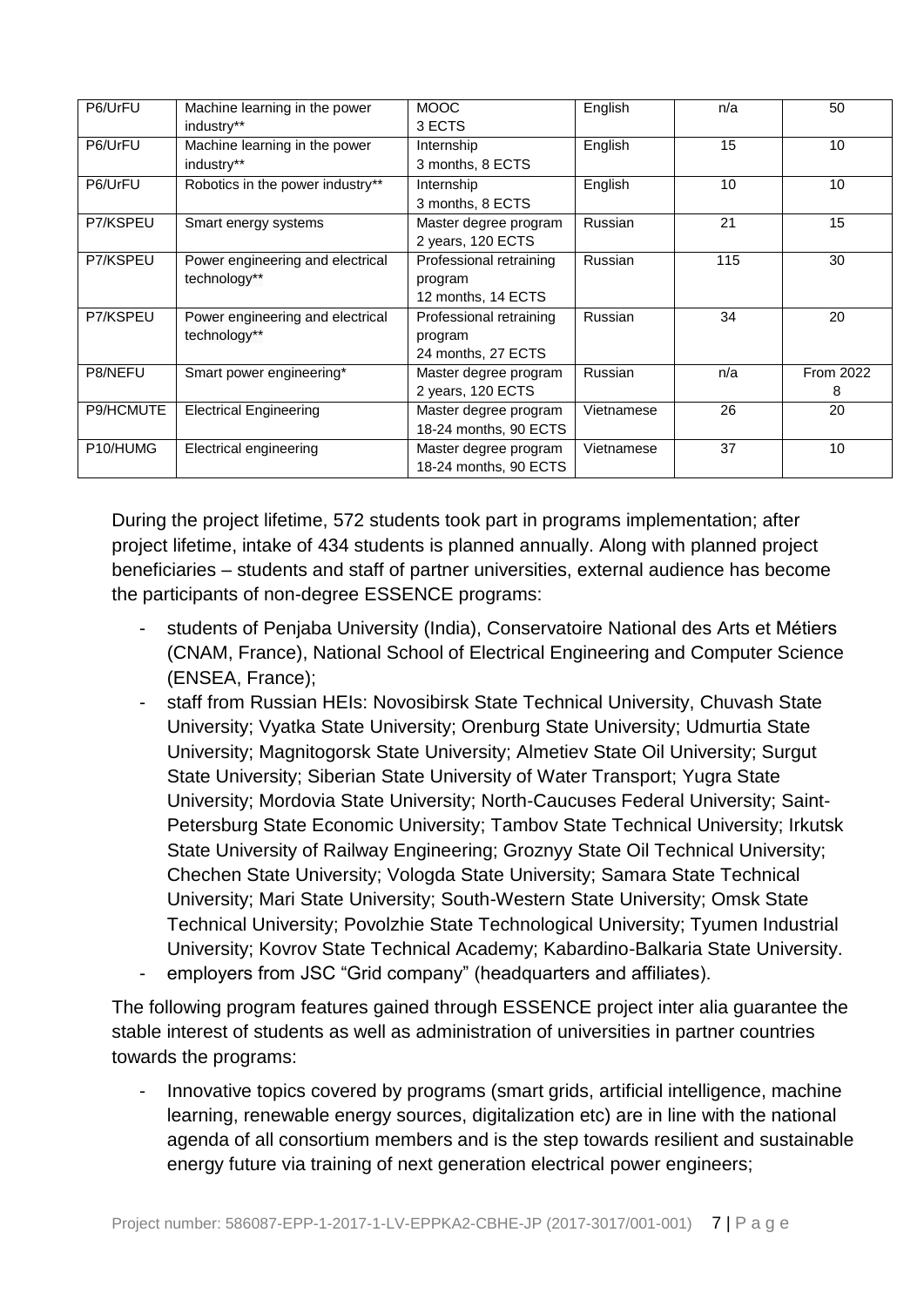- Purchased laboratory equipment supports the laboratory works implementation including tasks allowing to gain new experience to study state of the art technologies, to learn both about hardware and software and its interactions as well as to emulate real cases while in lab; the additional equipment (virtual lab benches) was purchased to maintain the educational process under the Covid-19 restrictions.
- Involvement of industrial partners confirmed via signed agreements that provide additional quality control of programs realization, practical training placement and increased job placement opportunities for program graduates.
- Principles used by the development of a number of programs: alignment with Bologna and EQF requirements, learning outcome approach application, involvement of industry into curriculum development (needs analysis).
- Extended quality assurance procedures applied: peer-review of syllabi and teaching materials, survey of main stakeholders on the quality of project implementation, developed QA procedures for the future.

Financially, the programs are supported as follows:

- A number of programs at RU partners have got "budget" places (i.e. "budget" students do not pay tuition fee and get the state scholarship): Digital power engineering (15 places per year) at P5/INRTU, Power system operation and control (12-15 places per year) at P4/TPU, Smart energy systems (15 places per year) at P7/KSPEU, Artificial intelligence for power industry applications (10 places per year) at P6/UrFU, Energy for smart cities (10 places per year) at P6/UrFU, Design and operation of power systems (5 places per year) at P6/UrFU; Power systems, grids, their operation modes, stability, reliability (10 places per year) at P6/UrFU; Power systems digital control (5 places per year) at P6/UrFU.
- As public universities, P9/HCMUTE and P10/HUMG have annual financial support from state budget for education, in which modernized master degree programs in electrical engineering is a part.
- International students enrolled to RU regular master programs can apply for state scholarships under intergovernmental agreements;
- Industrial partners annually provide 10-15 scholarships for students enrolled to P4 master program Information technologies for power systems;
- Erasmus+ ICM grants for students enrolled to P4 academic exchange program;
- Training on professional retraining programs Power engineering and electrical technology is paid by P7/KSPEU industrial partner JSC "Grid company";
- The programs are a part of universities' regular academic offer and thus enjoy the same resource allocation as other programs (payment to academic and nonacademic staff, access to University facilities, inclusion to standard university admission campaigns etc).

A number of programs developed on the basis of ESSENCE courses have been commercialized:

- P6/UrFU professional development program Machine learning application in the power industry;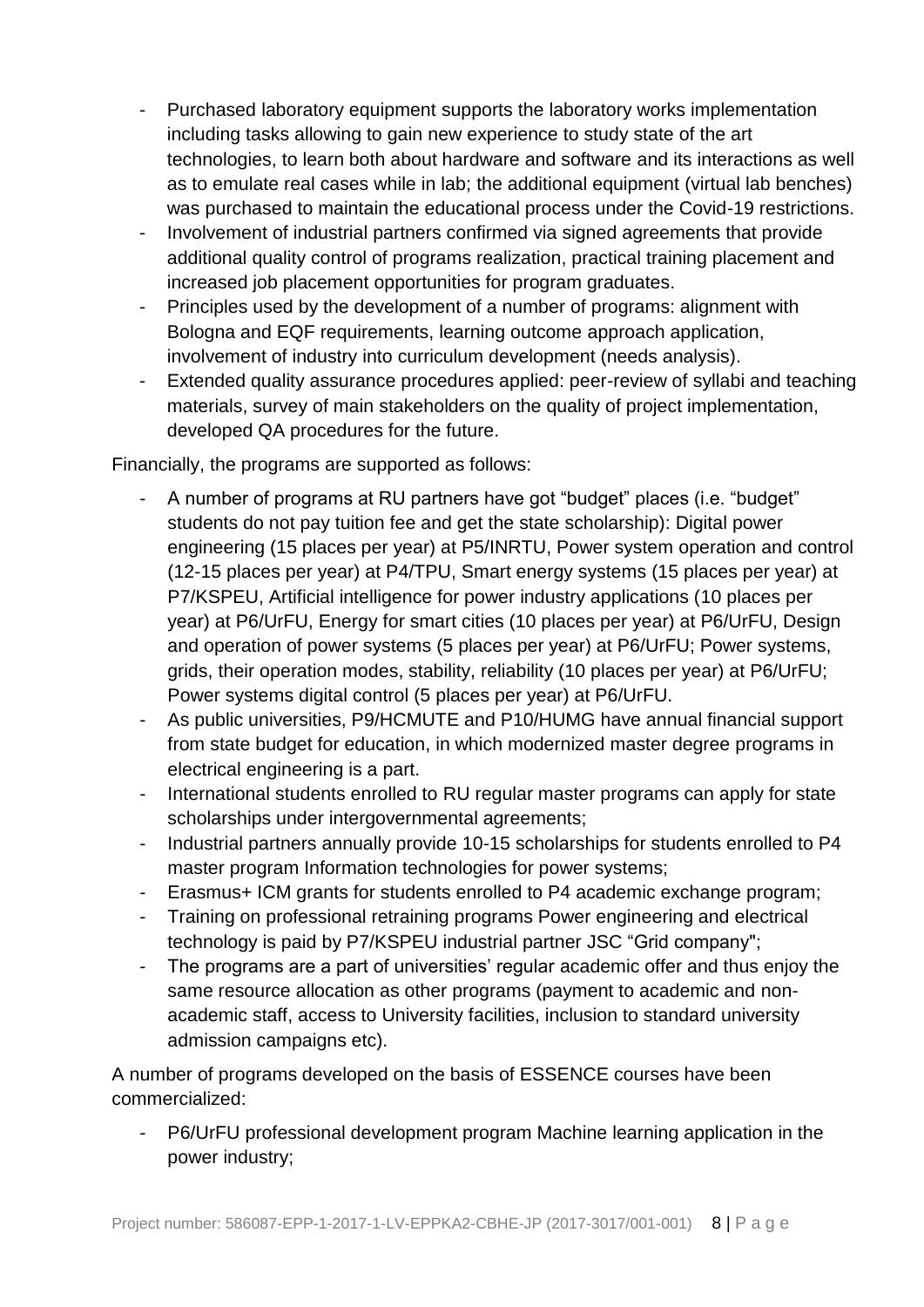- P7/KSPEU professional retraining programs Power engineering and electrical technology;
- P6/UrFU internships Machine learning in the power industry and Robotics in the power industry;
- P6/UrFU MOOC Machine learning in power industry.

Industrial partners, higher educational institutions, national and foreign students demonstrate strong interest to the programs ensuring their financial sustainability and further development.

### <span id="page-8-0"></span>*Employability of ESSENCE program graduates*

Successful employability of ESSENCE master program graduates also confirms the sustainability of programs. Due to program extension, the number of ESSENCE master degree programs has got graduates during the project lifetime.

On the whole, 60 students from RU partner universities graduated from ESSENCE master degree programs in 2021. Based on surveys, 90% of graduates have been employed during 3 months after completing their studies. 93% of employed graduates work for energy sector ([Annex 1](#page-12-0)).

At Vietnamese partner universities, due to COVID-19 pandemic, the graduation of ESSENCE program students has been postponed: at P9/HCMUTE the graduation takes place in February 2022, at P10/HUMG in November 2021. Based on pre-surveys, P10/HUMG will have 8 graduates, all of them having potential employers.

### <span id="page-8-1"></span>*ESSENCE Summer School*

ESSENCE Summer School has become one of the most successful activities of the project. Its participating students come not only from consortium universities, but also from other universities in France, Russia, Vietnam and from HEIs India. The Summer School innovative topic (smart energy systems), more than actual format (online), application of diverse teaching techniques (case study, video lectures, online consultations, mentorship), comprehensive dissemination (promo materials, branded handouts, social media coverage, onsite and online presentations), QA (satisfaction survey) – all this make the Summer School unique product with the strong potential to become a regular event. Based on surveys, both partners and industrials involved into the School, express the strong desire to hold and participate in the event once per two years.

### <span id="page-8-2"></span>**Agreements on academic mobility**

In order to build a legal framework for further collaborations including double degree programs development, to extend the mobility opportunities for partners' students and staff including also those who are not directly involved into the project and programs as well as to impart the developed programs international dimensions, consortium members signed cooperative agreements:

- Agreement on cooperation between P1/RTU and P4/TPU;
- Agreement on cooperation between P1/RTU and P5/INRTU;
- Agreement on cooperation between P1/RTU and P9/HCMUTE;
- Agreement on cooperation between P1/RTU and P10/HUMG;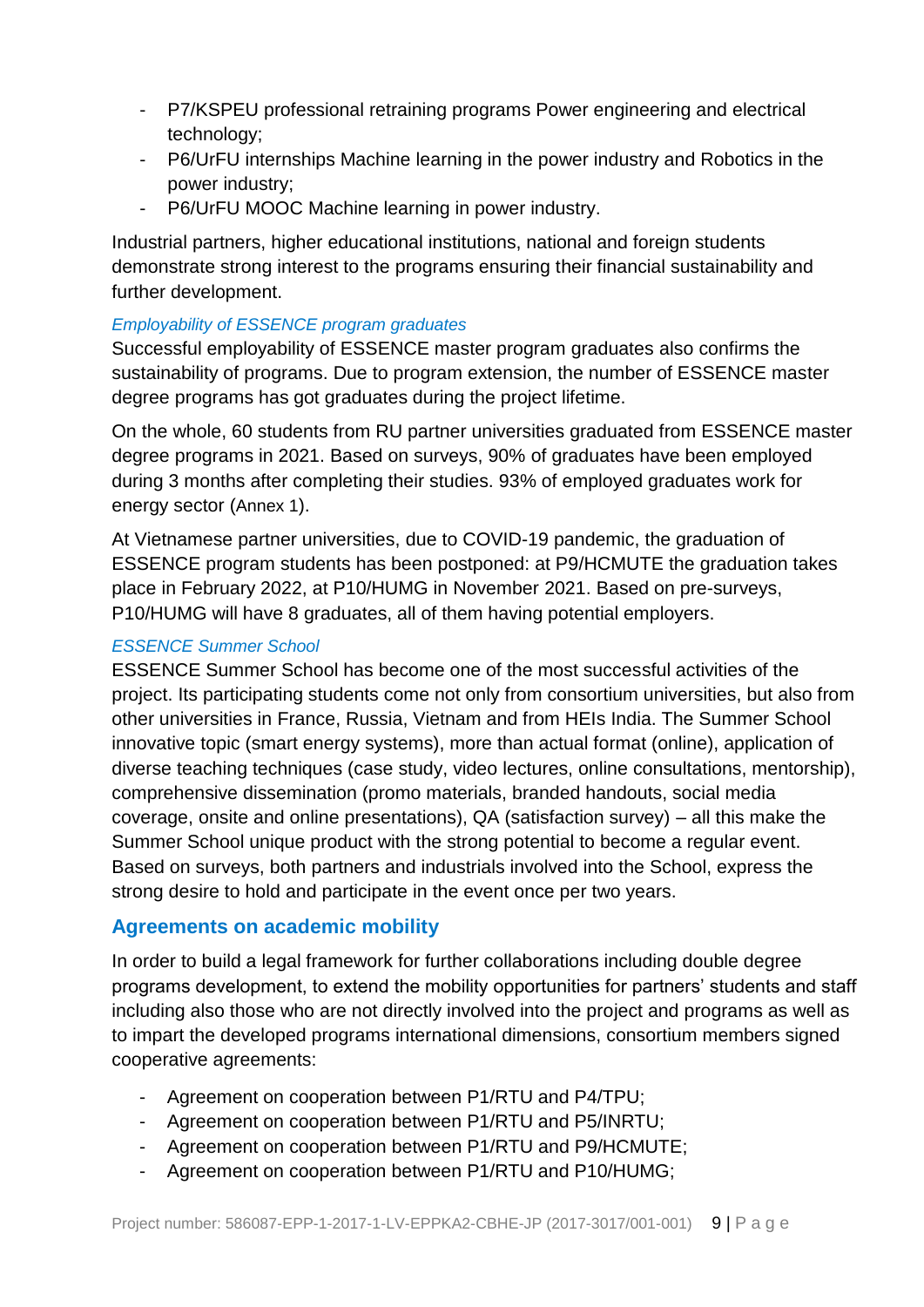- Agreement on cooperation between P2/Grenoble INP and P7/KSPEU;
- Agreement on academic mobility between P3/TUKE and P5/INRTU;
- Agreement on academic mobility between P3/TUKE and P6/UrFU;
- Agreement on cooperation between P4/TPU and P6/UrFU;
- Agreement on academic mobility between P4/TPU and P10/HUMG;
- Agreement on cooperation between P5/INRTU and P6/UrFU;
- Agreement on academic mobility between P5/INRTU and P9/HCMUTE;
- Agreement on academic mobility between P5/INRTU and P10/HUMG;
- Agreement on cooperation between P6/UrFU and P7/KSPEU;
- Agreement on cooperation between P6/UrFU and P8/NEFU;
- Agreement on cooperation between P6/UrFU and P9/HCMUTE
- Agreement on cooperation between P6/UrFU and P10/HUMG;
- Agreement on cooperation between P7/KSPEU and P9/HCMUTE.

Arrangements and agreements between some partners existed prior ESSENCE; during the project realization the activities intensified, got a new impetus and facets; once terminated, the agreements will be prolonged:

- Agreement between P1/RTU and P2/Grenoble INP;
- Agreement between P1/RTU and P3/TUKE;
- Agreement between P1/RTU and P6/UrFU;
- Agreement between P2/Grenoble INP and P4/TPU.

### <span id="page-9-0"></span>**New projects and collaborations**

ESSENCE project has become a fruitful ground for ideas, joint projects, collaborations and initiatives.

- In 2018, P1/RTU with ESSENCE partners has submitted two applications for Erasmus+ ICM grant: with VN partner (P10) and RU partners (P4, P5, P6). The applications haven't been supported. It is planned to submit new application in 2022.
- P7/KSPEU and P1/RTU: Algarysh grant of Tatar Republic (Russia) has been awarded to P7 to support teachers' mobility (lecturing) from P1 to P7 (the visit has been postponed due to COVID-19 pandemic).
- P7/KSPEU and P2/Grenoble INP: Algarysh grant of Tatar Republic (Russia) has been awarded to P7 ESSENCE master degree program students to support the realization of the project "Creation of a draft structural diagram of an intelligent active-adaptive electric power network of Tatar Republic" at P2/Grenoble INP during 3 months (the visit has been postponed due to COVID-19 pandemic).
- P6/UrFU, P2/Grenoble INP and faculty members of P4/TPU: application for the joint grant of Russian Research Foundation and French National Research Agency (project Adaptive Multi-agent Models for Operational Management of Power Systems Comprising Multiple Renewable Energy Sources) in 2020; the project wasn't supported, plan to re-submit.
- P6/UrFU and P2/Grenoble INP: application of P6/UrFU candidate for Vernadskiy PhD scholarship to make research at P2/Grenoble INP.
- P6/UrFU organized the professional development program for power engineering specialists with active participation of RU ESSENCE partners.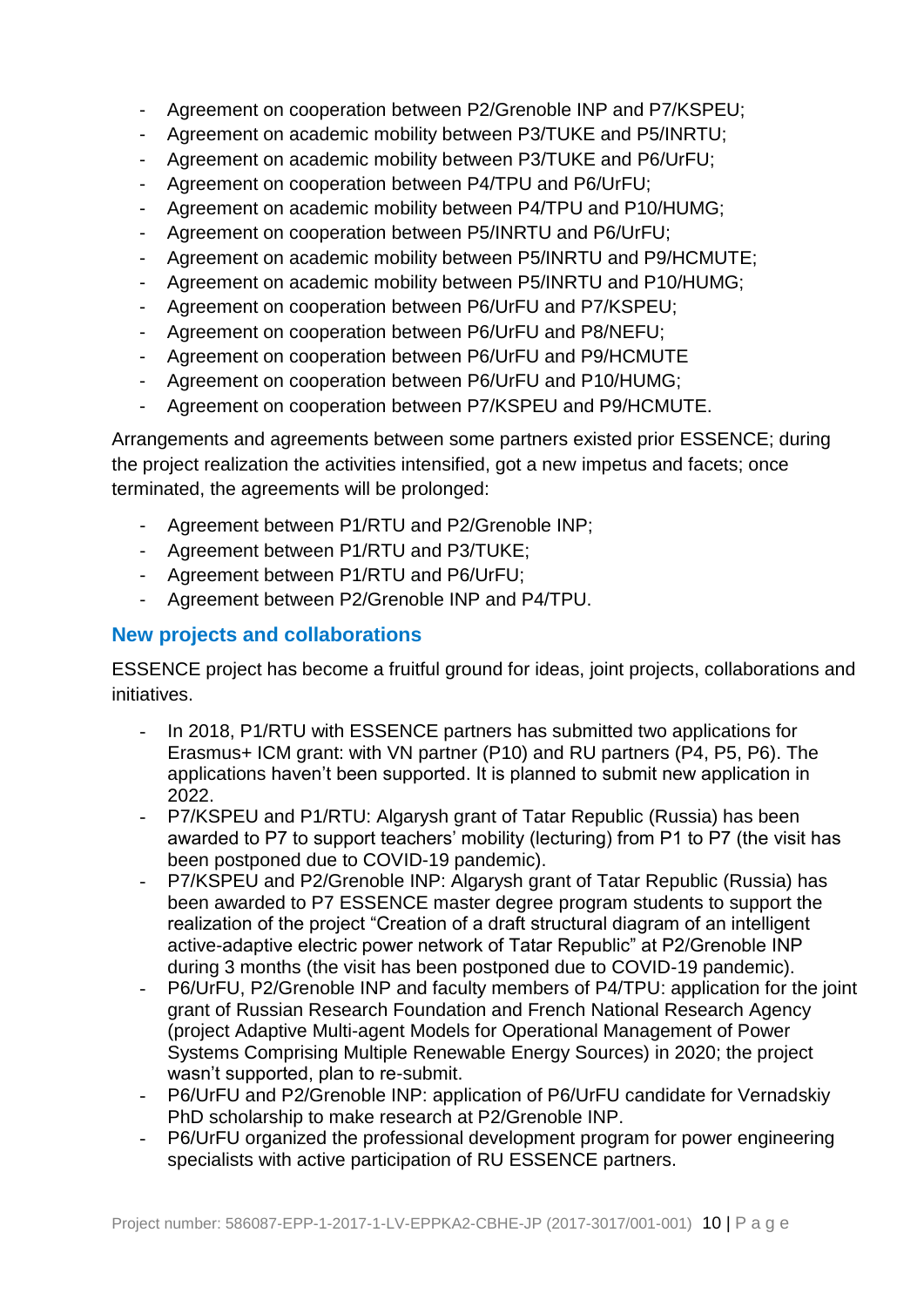- P6/UrFU and P7/KSPEU: joint activities under the grant of Russian Ministry of Science and Higher Education "Development of new educational programs" to develop and launch a new master degree program in artificial intelligence (a number of courses developed under ESSENCE contributed to the master program).
- During the project lifetime, ESSENCE partners made joint publications ([Annex 2](#page-14-0)).
- P1/RTU and P5/INRTU are member of another CBHE con
- In 2021-2022, a number of ESSENCE partners will continue cooperation within Erasmus+ program and apply for another CBHE grant.
- ESSENCE partners took part in the USEC-2020 and USSEC-2021 conferences [\(http://cigre.ru/en/rnk/youth/use/\)](http://cigre.ru/en/rnk/youth/use/) and are members of conference program committee.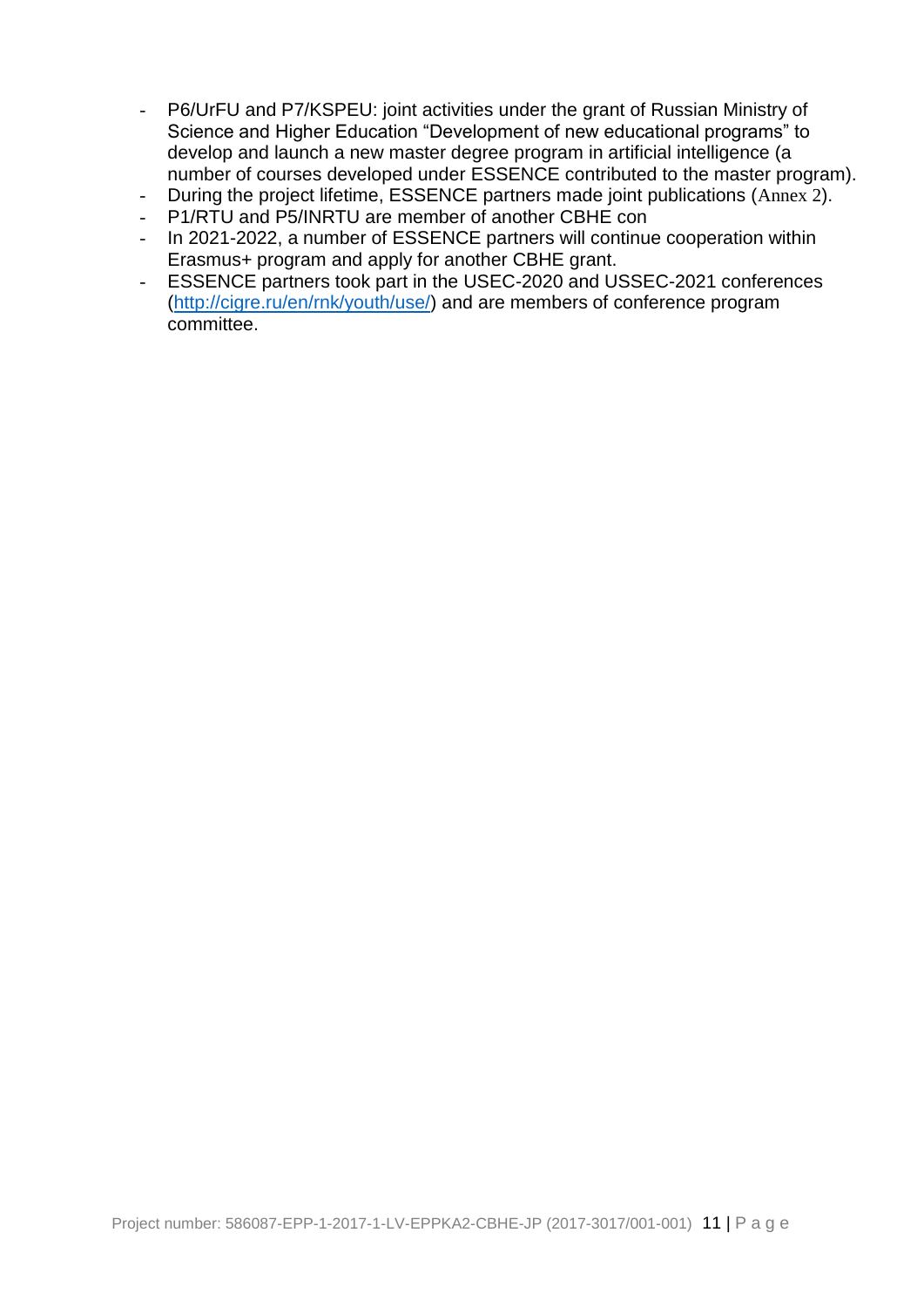## <span id="page-11-0"></span>**3. Conclusion**

Many activities implemented during the project realization as well as the majority of project results directly or indirectly contributed to ESSENCE project sustainability:

- Based on developed courses, all universities except P8/NEFU in partner countries have launched new or modernized the existing master degree programs in the field of power engineering to the extent appropriate/needed (P8 is in the process of submitting documents for the master program licensing to Russian Ministry of Science and Higher Education). The demand for these programs among students is ensured inter alia via the following:
	- o approaches used by programs development (EQF and Bologna requirements, learning outcome approach) and implementation (advanced teaching techniques);
	- $\circ$  strengthened and extended cooperation with industrial partners to support new/modernized programs, ensure graduates' job placement after graduation and thus increase the demand for the programs among the students.
	- o quality control procedures developed and recommended for application to ensure the quality of new/modernized programs realization.
- Along with planned master programs, developed courses have been used to open other educational programs such as MOOCs, internships, professional training/retraining programs, summer school, etc.
- Partners explored and used different sources and approaches to ensure the financial independence of the programs such scholarships from the state and industry, commercialization.
- The partners have furthermore agreed and signed a number of MOUs and academic exchange agreements to enable academic mobility of students and staff to impart international dimensions to new/modernized programs and thus increase their attractiveness as well as to provide a ground and a legal framework for new projects including DD programs.
- Intangible project results such as raised competences of involved staff in curriculum development, QA, new teaching techniques, project management have been transferred to other staff of universities in partner countries and will be used after the project is over.
- The project web-site essence-erasmus.org will be active at least for 3 years after the project eligibility period is over and will contribute to further project sustainability as follows:
	- $\circ$  advertising of ESSENCE degree and non-degree programs: the web-site section "SES programs" gives an overview of all programs, provides short description for each program and the direct link to the program's home university;
	- o sharing the developed courses: the section "SES core curriculum" provides access to developed courses via the request form. The latter also serves as a tool to find new partners in the field of SES.
- Motivating promo video is an excellent tool to advertise new programs.
- Due to active networking during the project lifetime, additional initiatives aimed at expanding cooperation between selected partners have been realized, a number of agreements has been reached to establish new cooperative modalities among partners in EU, Russia and Vietnam.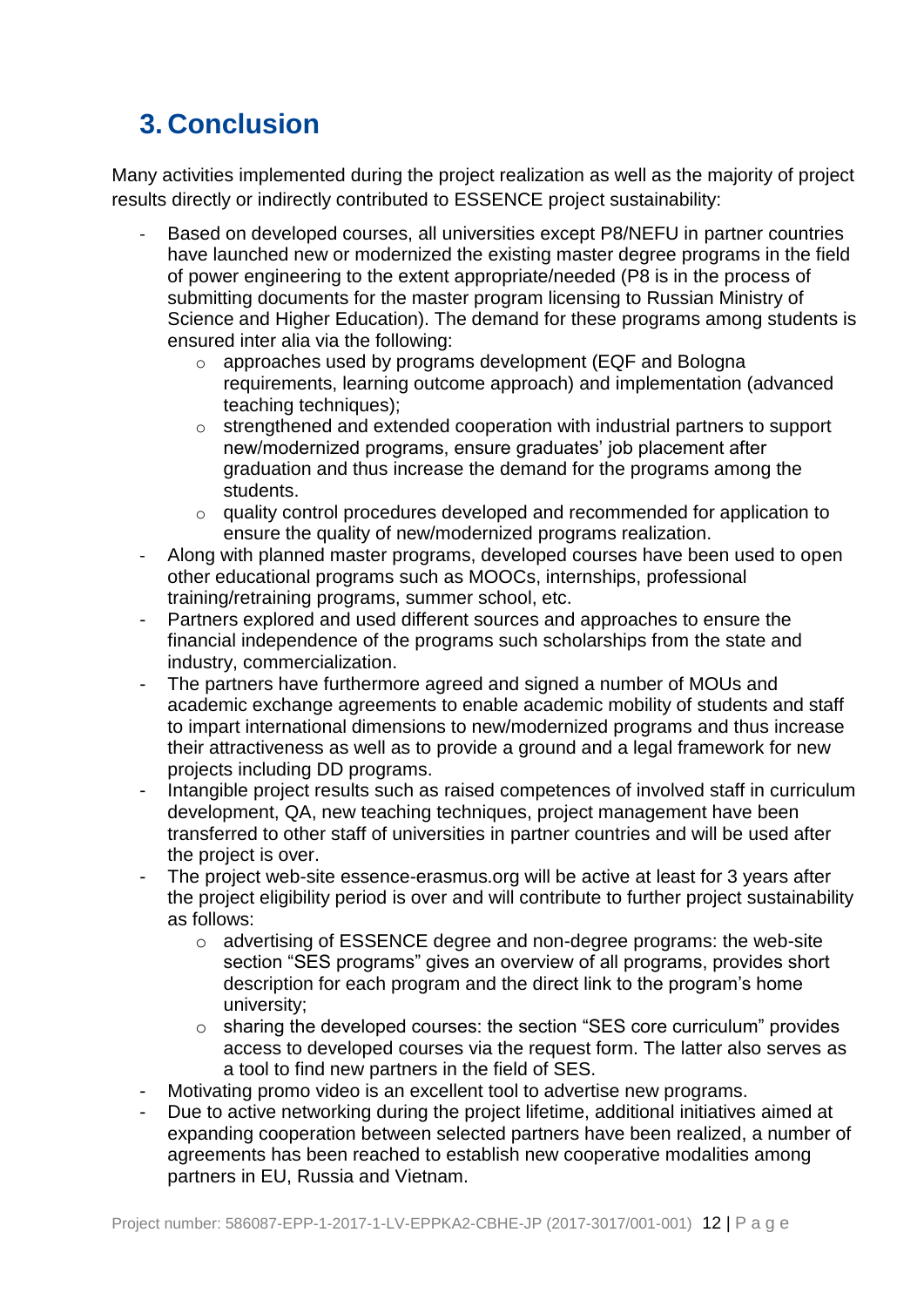<span id="page-12-0"></span>*Annex 1Job placement of ESSENCE master programs graduates* 

| <b>Partner</b>       | Program                                                                                         | # of graduates | <b>Employer</b>                                                                                     |
|----------------------|-------------------------------------------------------------------------------------------------|----------------|-----------------------------------------------------------------------------------------------------|
| $\overline{P4/T}$ PU | Power System Operation and Control<br>Information technologies for electrical<br>power industry | 3              | <b>JSC Russian Power System</b><br>Operator, Central Dispatch Office                                |
| P4/TPU               | Power System Operation and Control<br>Information technologies for electrical<br>power industry | 1              | <b>JSC Russian Power System</b><br>Operator, North-West Dispatch<br>Office                          |
| P4/TPU               | Power System Operation and Control<br>Information technologies for electrical<br>power industry | 1              | <b>JSC Russian Power System</b><br>Operator, South Dispatch Office                                  |
| P4/TPU               | Power System Operation and Control<br>Information technologies for electrical<br>power industry | 1              | <b>JSC Russian Power System</b><br>Operator, Middle Volga Dispatch<br>Office                        |
| P4/TPU               | Power System Operation and Control<br>Information technologies for electrical<br>power industry | $\overline{7}$ | <b>JSC Russian Power System</b><br>Operator, Siberia Dispatch Office                                |
|                      | Power System Operation and Control<br>Information technologies for electrical<br>power industry | $\overline{2}$ | <b>JSC Russian Power System</b><br>Operator, Ural Dispatch Office                                   |
| P4/TPU               | Power System Operation and Control                                                              | 1              | <b>JSC Russian Power System</b><br>Operator, Siberia Dispatch Office                                |
| P4/TPU               | Power System Operation and Control                                                              | 1              | South Energo Engineering, Ltd                                                                       |
| P5/INRTU             | Digital power engineering                                                                       | 6              | Melentiev Energy System Institute<br>of Siberian Branch of Russian<br>Academic of Sciences (SB RAS) |
| P5/INRTU             | Digital power engineering                                                                       | $\overline{2}$ | Paritet, LLC (housing and<br>communal services)                                                     |
| P5/INRTU             | Digital power engineering                                                                       | 1              | Baikalskaya Energy Company, LLC                                                                     |
| P5/INRTU             | Digital power engineering                                                                       | 1              | Ministry of Construction of Irkutsk<br>region                                                       |
| P5/INRTU             | Digital power engineering                                                                       | 1              | <b>Irkutsk National Research</b><br><b>Technical University</b>                                     |
| P6/UrFU              | Design and operation of power<br>systems                                                        | 1              | LLC "UralORGRES"                                                                                    |
| P6/UrFU              | Design and operation of power<br>systems                                                        | 1              | PJSC "Machinery plant named<br>after Kalinin"                                                       |
| P6/UrFU              | Design and operation of power<br>systems                                                        | 1              | JSC "Federal testing center"                                                                        |
| P6/UrFU              | Design and operation of power<br>systems                                                        | $\overline{2}$ | LLC "Energostal"                                                                                    |
| P6/UrFU              | Design and operation of power<br>systems                                                        | 3              | R1 design office                                                                                    |
| P6/UrFU              | Power system grids, their operation<br>modes, stability, reliability                            | 1              | <b>SC Sberbank</b>                                                                                  |
| P6/UrFU              | Power system grids, their operation<br>modes, stability, reliability                            | 4              | LLC "Prosoft-Systems"                                                                               |
| P6/UrFU              | Power system grids, their operation<br>modes, stability, reliability                            | 1              | Design company "Intertechelectro"                                                                   |
| P6/UrFU              | Power system grids, their operation                                                             | $\mathbf 1$    | Mining company "Cvetmetnaladka"                                                                     |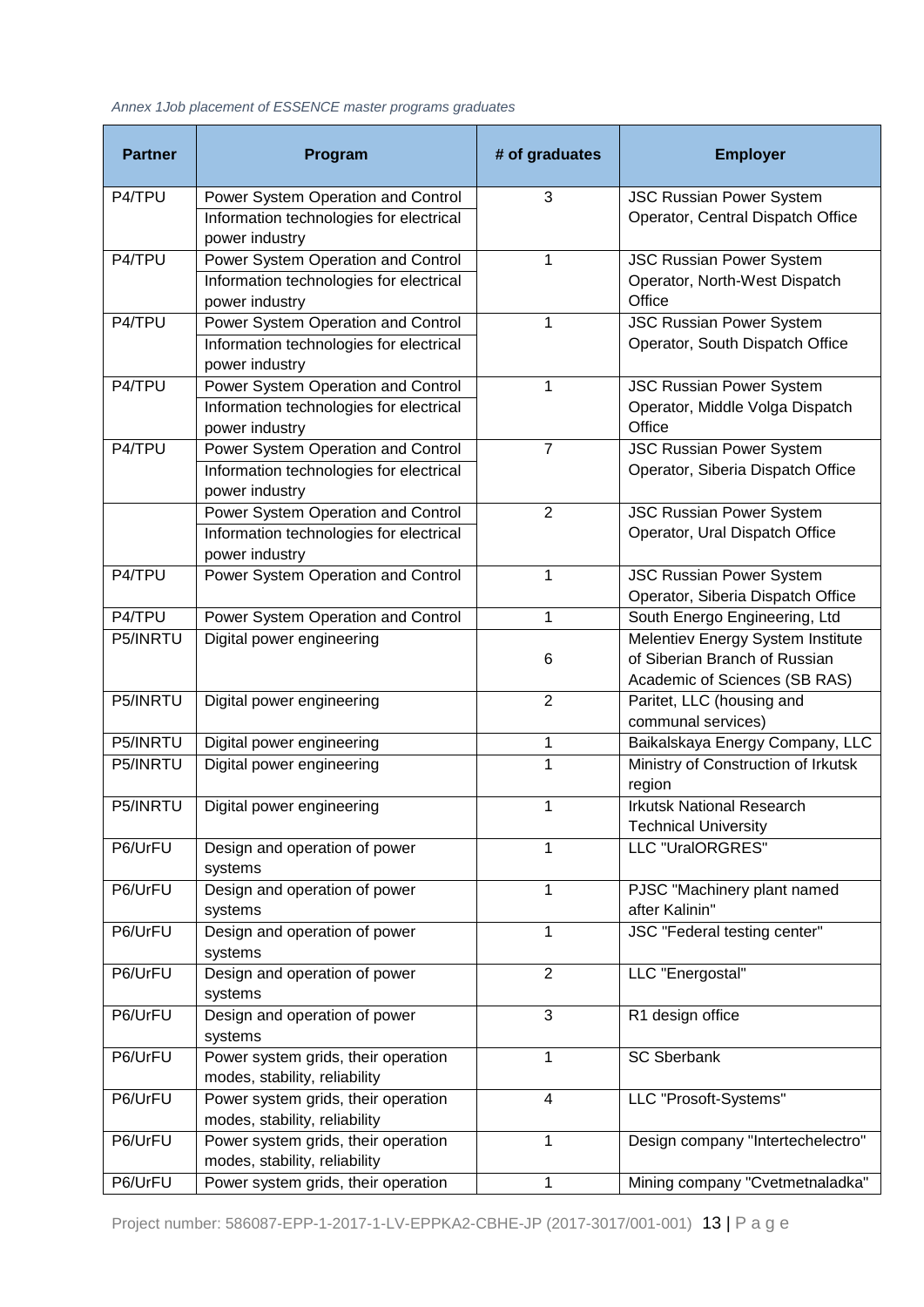|          | modes, stability, reliability       |               |                                       |
|----------|-------------------------------------|---------------|---------------------------------------|
| P6/UrFU  | Power system grids, their operation | $\mathcal{P}$ | JSC System Operator of the            |
|          | modes, stability, reliability       |               | <b>Unified Power System</b>           |
| P6/UrFU  | Power system grids, their operation |               | FGC UES Sverdlovsk power grid         |
|          | modes, stability, reliability       |               | enterprise                            |
| P6/UrFU  | Power systems digital control       |               | <b>Ekaterinburg Distribution Grid</b> |
|          |                                     |               | Company                               |
| P6/UrFU  | Power systems digital control       |               | <b>Ural Federal University</b>        |
| P7/KSPEU | Smart energy systems                | 2             | Kazan State Power Engineering         |
|          |                                     |               | University                            |
| P7/KSPEU | Smart energy systems                |               | Power supply company, LLC             |
| P7/KSPEU | Smart energy systems                |               | Energorazvitie LLC                    |
| P7/KSPEU | Smart energy systems                |               | TataAlSenergo LLC                     |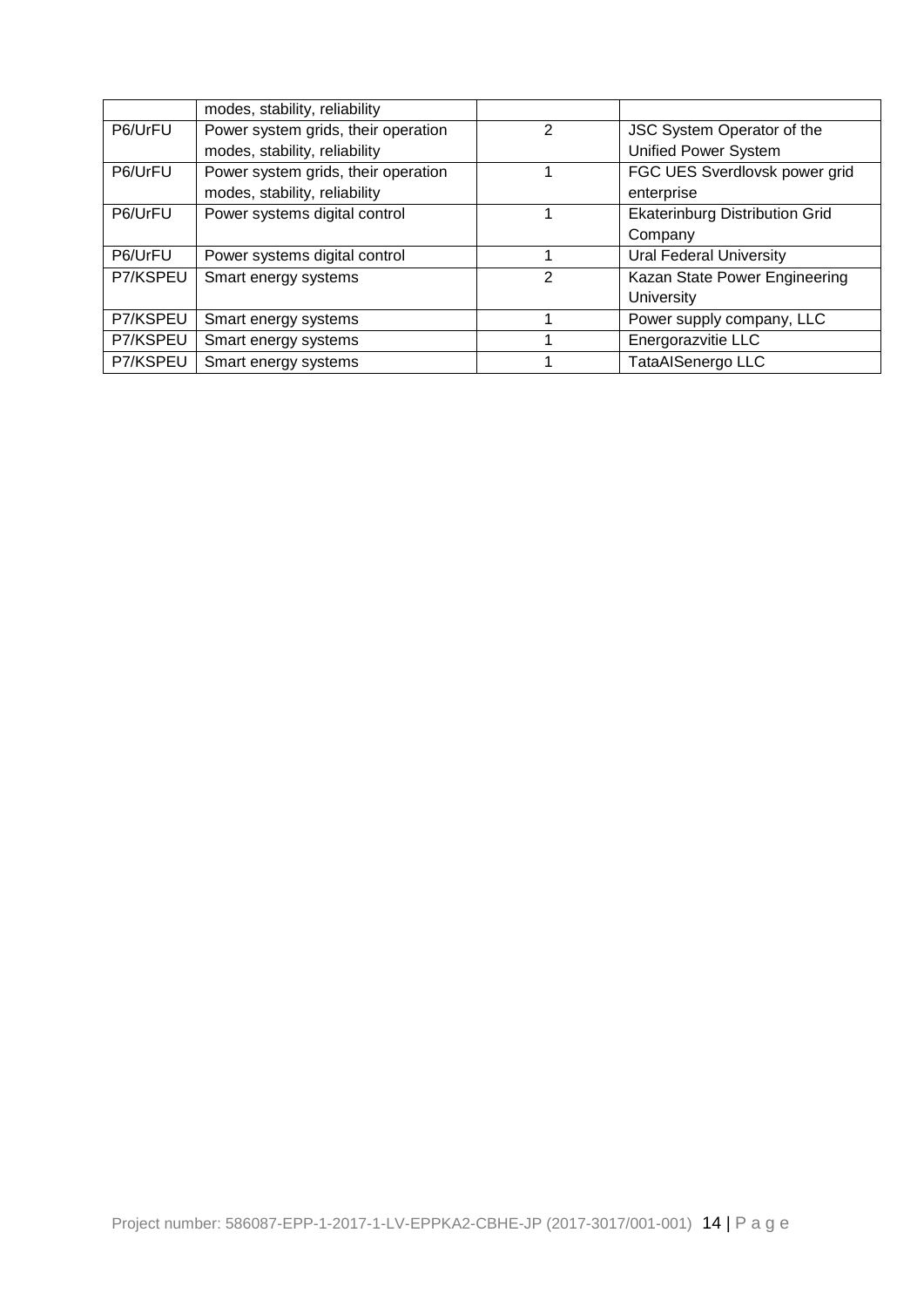<span id="page-14-0"></span>*Annex 2 List of selected joint publications of ESSENCE partners (not funded by the project)* 

1. Zatsarinnaya, Y., Logacheva, A., Suslov, K., Stepanova, E. 360-degree assessment of training efficiency in power engineering sector (2020) Proceedings of the 2020 Ural Smart Energy Conference, USEC 2020, статья № 9281273, pp. 172-175. (P7/KSPEU and P5/INRTU) [Link](https://www.scopus.com/record/display.uri?eid=2-s2.0-85099192782&doi=10.1109%2fUSEC50097.2020.9281273&origin=inward&txGid=f959369bc208964182086a990daf6f3c)

2. Buryanina, N.S., Korolyuk, Y.F., Maleeva, E.I., Lesnykh, E., Suslov, K. High-Speed relay equipment protection (2020) Proceedings of the 2020 Ural Smart Energy Conference, USEC 2020, статья № 9281160, pp. 97-100. (P7/KSPEU and P5/INRTU) [Link](https://www.scopus.com/record/display.uri?eid=2-s2.0-85099202125&doi=10.1109%2fUSEC50097.2020.9281160&origin=inward&txGid=f39b019914125f042c865af6af4521cf)

3. Buryanina, N., Korolyuk, Y., Maleeva, E., Lesnykh, E., Suslov, K. Algorithm for eliminating "noise" when measuring voltages and currents to deter-mine damage in power systems (2021) Lecture Notes in Civil Engineering, 141, pp. 55-61. (P8/NEFU and P5/INRTU) [Link](https://www.scopus.com/record/display.uri?eid=2-s2.0-85101866440&doi=10.1007%2f978-3-030-67654-4_7&origin=inward&txGid=c823ffd7d631f80776383f886e3f66ac)

4. Suslov, K., Shushpanov, I., Buryanina, N., Ilyushin, P. Flexible power distribution networks: New opportunities and applications (2020) SMARTGREENS 2020 - Proceedings of the 9th International Conference on Smart Cities and Green ICT Systems, pp. 57-64. (P5/INRTU and P8/NEFU) [Link](https://www.scopus.com/record/display.uri?eid=2-s2.0-85091400619&origin=inward&txGid=4b8fde542c6193f7c29576a49898063b)

5. Zatsarinnaya, Y., Suslov, K., Danilin, A. Assessment of the Technical Condition of Turbogenerators by Partial Discharges (2020) Proceedings - 2020 International Ural Conference on Electrical Power Engineering, UralCon 2020, статья № 9216259, pp. 225- 229. (P7/KSPEU and P5/INRTU) [Link](https://www.scopus.com/record/display.uri?eid=2-s2.0-85094638787&doi=10.1109%2fUralCon49858.2020.9216259&origin=inward&txGid=3acc15bb9e976200a6cb27798de892dc)

6. Zatsarinnaya, Y., Logacheva, A., Suslov, K. Outlook on the Development of Smart Energy Systems (2020) Proceedings - 2020 International Ural Conference on Electrical Power Engineering, UralCon 2020. [Link](https://www.scopus.com/inward/record.uri?eid=2-s2.0-85094676465&doi=10.1109%2fUralCon49858.2020.9216266&partnerID=40&md5=71b559d6998bd87c7ea73532d91b9345) (P7/KSPEU and P5/INRTU)

7. Daminov, I., Prokhorov, A., Caire, R., Alvarez-Herault, M.-C. Assessment of dynamic transformer rating, considering current and temperature limitations (2021) International Journal of Electrical Power and Energy Systems, 129. [Link](https://www.scopus.com/inward/record.uri?eid=2-s2.0-85101235827&doi=10.1016%2fj.ijepes.2021.106886&partnerID=40&md5=419a947061690dd225219ac974e7f4ce) (P4/TPU and P2/Grenoble INP)

8. Daminov, I., Rigo-Mariani, R., Caire, R., Prokhorov, A., Alvarez-Hérault, M.-C. Demand response coupled with dynamic thermal rating for increased transformer reserve and lifetime (2021) Energies, 14 (5). [Link](https://www.scopus.com/inward/record.uri?eid=2-s2.0-85106299304&doi=10.3390%2fen14051378&partnerID=40&md5=070e6a1a28900f8fdfdbb39d5f1e394b) (P4/TPU and P2/Grenoble INP)

9. Daminov, I., Prokhorov, A., Caire, R., Alvarez-Herault, M.-C. Receding horizon algorithm for dynamic transformer rating and its application for real-time economic dispatch (2019) 2019 IEEE Milan PowerTech, PowerTech 2019. [Link](https://www.scopus.com/inward/record.uri?eid=2-s2.0-85072312147&doi=10.1109%2fPTC.2019.8810511&partnerID=40&md5=13ed816ebf700beaab315e4f1762f9c5) (P4/TPU and P2/Grenoble INP)

10. Gubin, P.Y., Oboskalov, V.P., Mahnitko, A., Gavrilovs, A. An Investigation into the Effectiveness of the Differential Evolution Method for Optimal Generating Units Maintenance by EENS Criteria (2020) 2020 IEEE 61st Annual International Scientific Conference on Power and Electrical Engineering of Riga Technical University, RTUCON 2020 - Proceedings. [Link](https://www.scopus.com/inward/record.uri?eid=2-s2.0-85100004219&doi=10.1109%2fRTUCON51174.2020.9316580&partnerID=40&md5=5ddfb836025c6dc446e5a4097e349657) (P6/UrFU and P1/RTU)